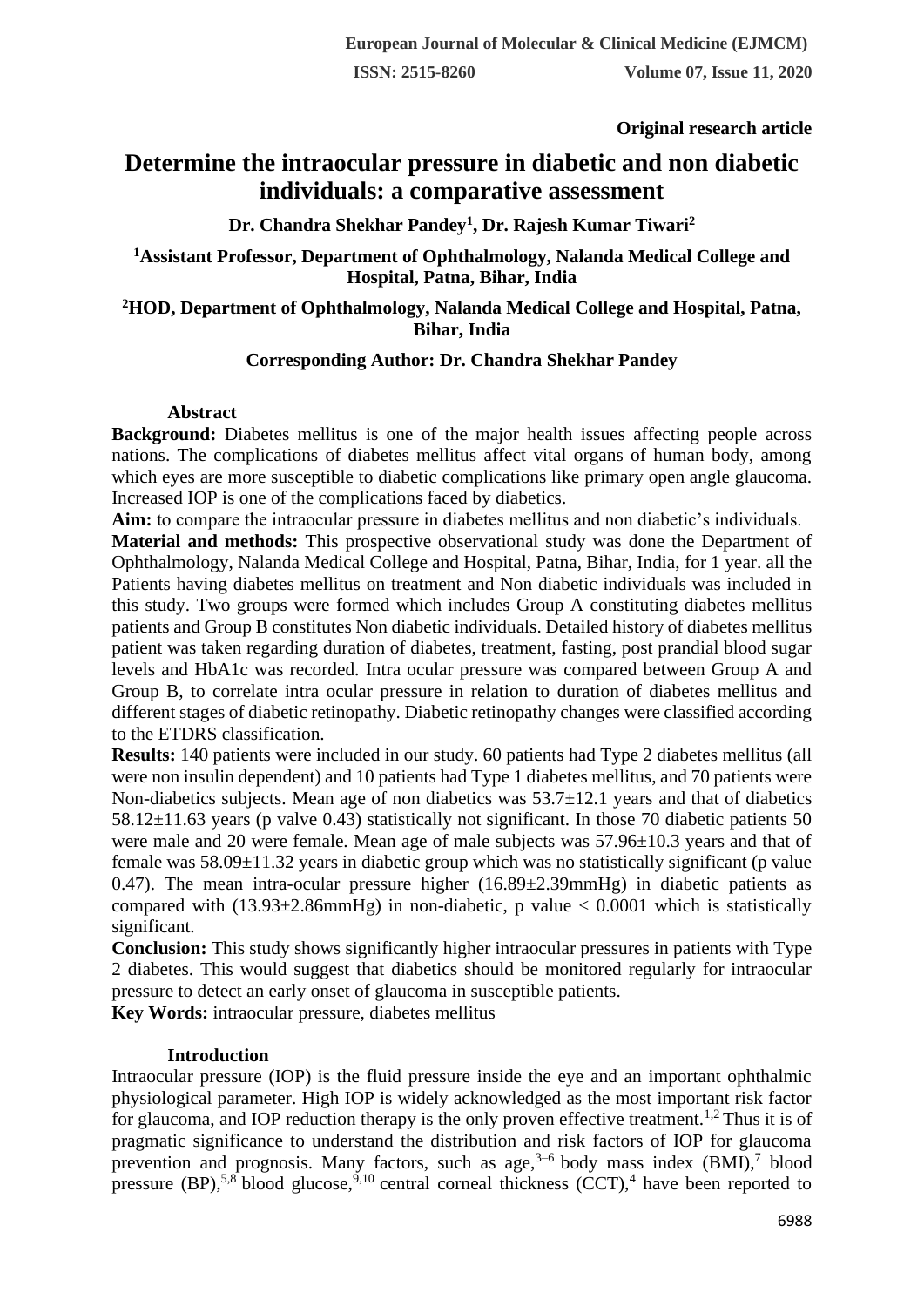associate with IOP, but their results were not entirely consistent in all studies, and the potential risk factors in their analysis were failed to account due to lack of data. Therefore, populationbased studies with larger sample size and detailed information are needed to better understand these issues. To be noted, diabetes has become a global epidemic problem. It has been estimated that there were 451 million (age 18–99 years) people with diabetes in 2017, and these figures were expected to increase to 693 million by  $2045$ .<sup>11</sup> It remains equivocal whether diabetic populations have different distribution or risk factors for IOP, and the association of diabetes with glaucoma has still been controversial, despite the fact that people with diabetes are twice likely to develop glaucoma compared with nondiabetes.<sup>12</sup> Therefore, data on IOP distribution and risk factors in diabetic populations are needed to clarify the relationship between glaucoma and diabetes and plan effective prevention strategies.

Intraocular pressure may become elevated due to anatomical problems, inflammation of the eye, genetic factors, or as a side-effect from medication. Intraocular pressure laws follow fundamentally from physics. Any kinds of intraocular surgery should be done by considering the intraocular pressure fluctuation. Sudden increase of intraocular pressure can lead to intraocular micro barotrauma and cause ischemic effects and mechanical stress to retinal nerve fiber layer. Sudden intraocular pressure drop can lead to intraocular decompression that generates micro bubbles that potentially cause multiple micro emboli and leading to hypoxia, ischemia and retinal micro structure damage.<sup>13</sup> Glaucoma is a disease condition characterized by chronic progressive optic neuropathy and typical visual field changes. Elevated IOP is the major risk factor for glaucoma. The aim of the present study was to compare the intraocular pressure in diabetes mellitus and non diabetic's individuals.

### **Material and methods**

This prospective observational study was done the Department of Ophthalmology, Nalanda Medical College and Hospital, Patna, Bihar, India, for 1 year. after taking the approval of the protocol review committee and institutional ethics committee.

### **Inclusion Criteria**

- Patients with diabetes mellitus.
- Age group18-70 years.
- Non diabetic individuals

### **Exclusion Criteria**

• Patients having corneal pathology and any other ocular abnormalities like pterygium, entropionj, trichiasis.

- Patients who have undergone previous ocular surgeries.
- Contact lens wearers.
- Patients on topical and systemic steroids.
- Patients having refractive error greater than  $\pm$  6D spherical or cylinder greater than  $\pm$ 3D.
- Pregnant women.

After taking informed consent detailed history was taken from the patient or relatives. Patients having diabetes mellitus (who are previously diagnosed by physician) on treatment and Non diabetic individuals were included in this study. Two groups was formed which includes Group A constituting diabetes mellitus patients and Group B constitutes Non diabetic individuals. Detailed history of diabetes mellitus patient was taken regarding duration of diabetes, treatment, fasting, post prandial blood sugar levels and HbA1c will be recorded.

All the patients of Group A and Group B were undergo complete ophthalmic examination, which includes best corrected visual acuity, slit lamp anterior segment examination, slit lamp biomicroscopy (+90D)/ indirect ophthalmoscopy for posterior segment examination, Perkins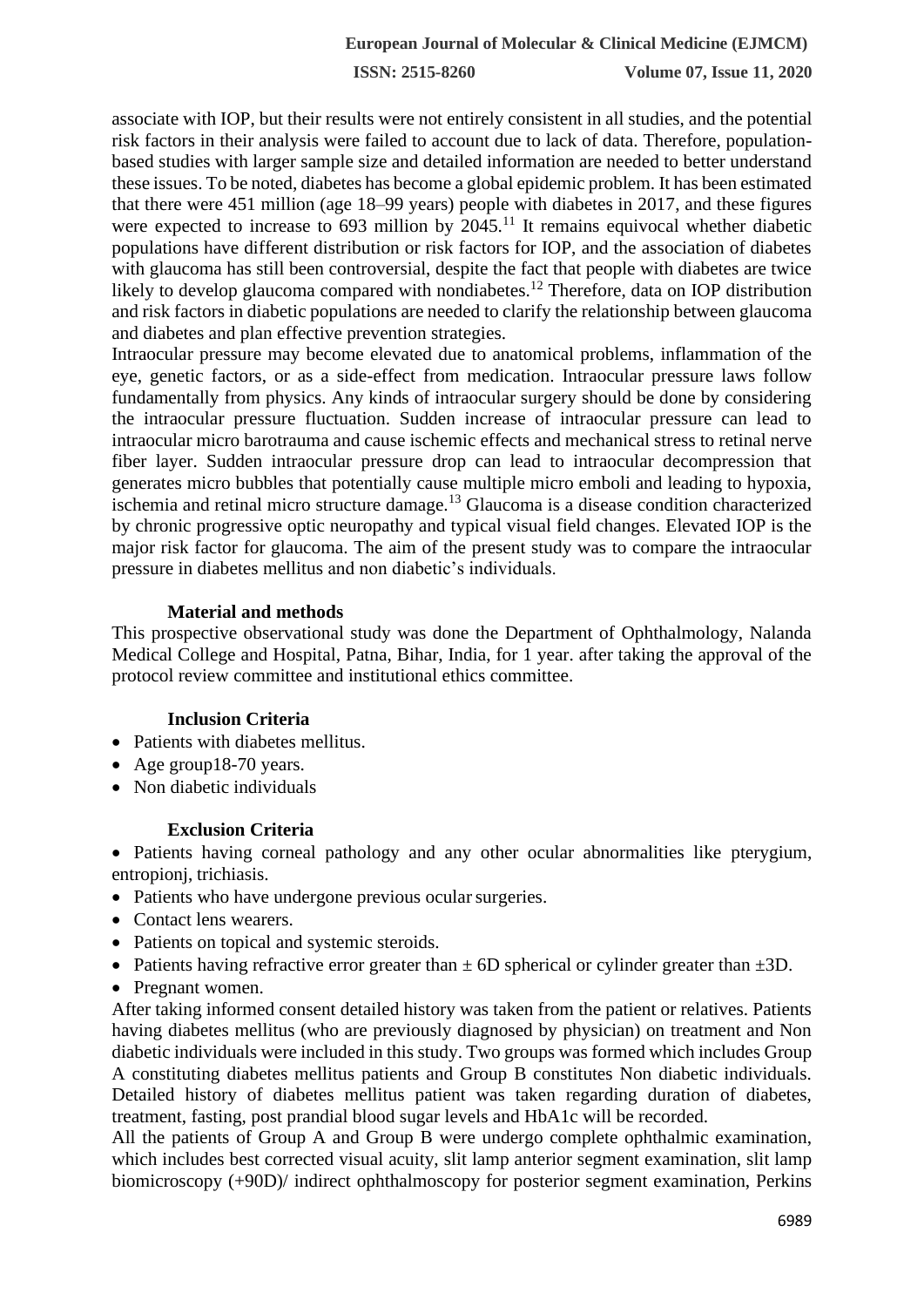applanation tonometry to measure intra ocular pressure. Gonioscopy was done if required. For posterior segment examination pupils was dilated using mydriatics and slit lamp biomicroscopic/ indirect ophthalmoscopy examination was done to find out the diabetic retinopathy changes and classified according to the ETDRS classification. Intra ocular pressures were compared between Group A and Group B, to correlate intra ocular pressure in relation to duration of diabetes mellitus and different stages of diabetic retinopathy. Diabetic retinopathy changes were classified according to the ETDRS classification (Non proliferative and proliferative diabetic retinopathy).

## **Results**

140 patients were included in our study. 60 patients had Type 2 diabetes mellitus (all were non insulin dependent) and 10 patients had Type 1 diabetes mellitus (all were insulin dependent), and 70 patients were Non-diabetics subjects. Mean age of non diabetics was 53.7±12.1 years and that of diabetics  $58.12 \pm 11.63$  years (p valve 0.43) statistically not significant. In those 70 diabetic patients 50 were male and 20 were female. Mean age of male subjects was 57.96 $\pm$ 10.3 years and that of female was 58.09±11.32 years in diabetic group which was no statistically significant (p value 0.47).

#### **Table 1: Mean IPO of patients of diabetics and non diabetics**

| <b>Patients</b>  | Mean IOP(mmHg) SD |             | p-value       |
|------------------|-------------------|-------------|---------------|
| <b>Diabetics</b> | 16.89             | 7 ZC<br>. ب | $P < 0.0001*$ |
| Non Diabetics    | 13 93             | 2.86        |               |

Table 1 shows mean intra-ocular pressure higher (16.89±2.39mmHg) in diabetic patients as compared with  $(13.93\pm 2.86$ mmHg) in non-diabetic, p value  $< 0.0001$  which is statistically significant.

### **Table 2: Mean IPO of patients with Duration of diabetes**

| Duration of diabetes Mean IOP(mmHg) |       | ${\bf SD}$   | p-value |
|-------------------------------------|-------|--------------|---------|
| $<10$ years                         | 16.78 | 2 OC<br>3.22 |         |
| $>10$ years                         | 16.98 | -50<br>. ب   |         |

Table 2 shows mean intra ocular pressure was (16.98±2.59mmHg) in diabetic patients with duration greater than 10 years as compared with (16.78±3.22mmHg) in diabetic patients with duration less than 10 years, p value  $> 0.05$  which is not significant.

| Table 3: Mean IPO of patients with HbA1c |                 |          |            |  |  |  |
|------------------------------------------|-----------------|----------|------------|--|--|--|
| <b>HbA1c</b>                             | <b>Mean IOP</b> | $\pm$ SD | p-value    |  |  |  |
| < 6.5                                    | 17.07           | 1.59     | $<0.0005*$ |  |  |  |
| >6.5                                     | 18.42           | 2.91     |            |  |  |  |

Table 3 shows mean intra-ocular pressure (18.42±2.91 mmHg) higher in diabetic patients with HbA1c value  $>6.5\%$  as compared (17.07 $\pm$ 1.59 mmHg) with diabetic patients with HbA1c value  $\langle 6.5\%$ , p value  $\langle 0.0005 \text{ which is statistically significant.} \rangle$ 

| Table 4: Mean IPO of patients with diabetic Rethiopathy |                 |          |              |  |  |  |
|---------------------------------------------------------|-----------------|----------|--------------|--|--|--|
| <b>Diabetic Retinopathy</b>                             | <b>Mean IOP</b> | $\pm$ SD | p-value      |  |  |  |
| NPDR                                                    | 19.7            | 2.42     | ${<}0.0001*$ |  |  |  |
| PDR                                                     |                 | .69      |              |  |  |  |

# **Table 4: Mean IPO of patients with diabetic Retinopathy**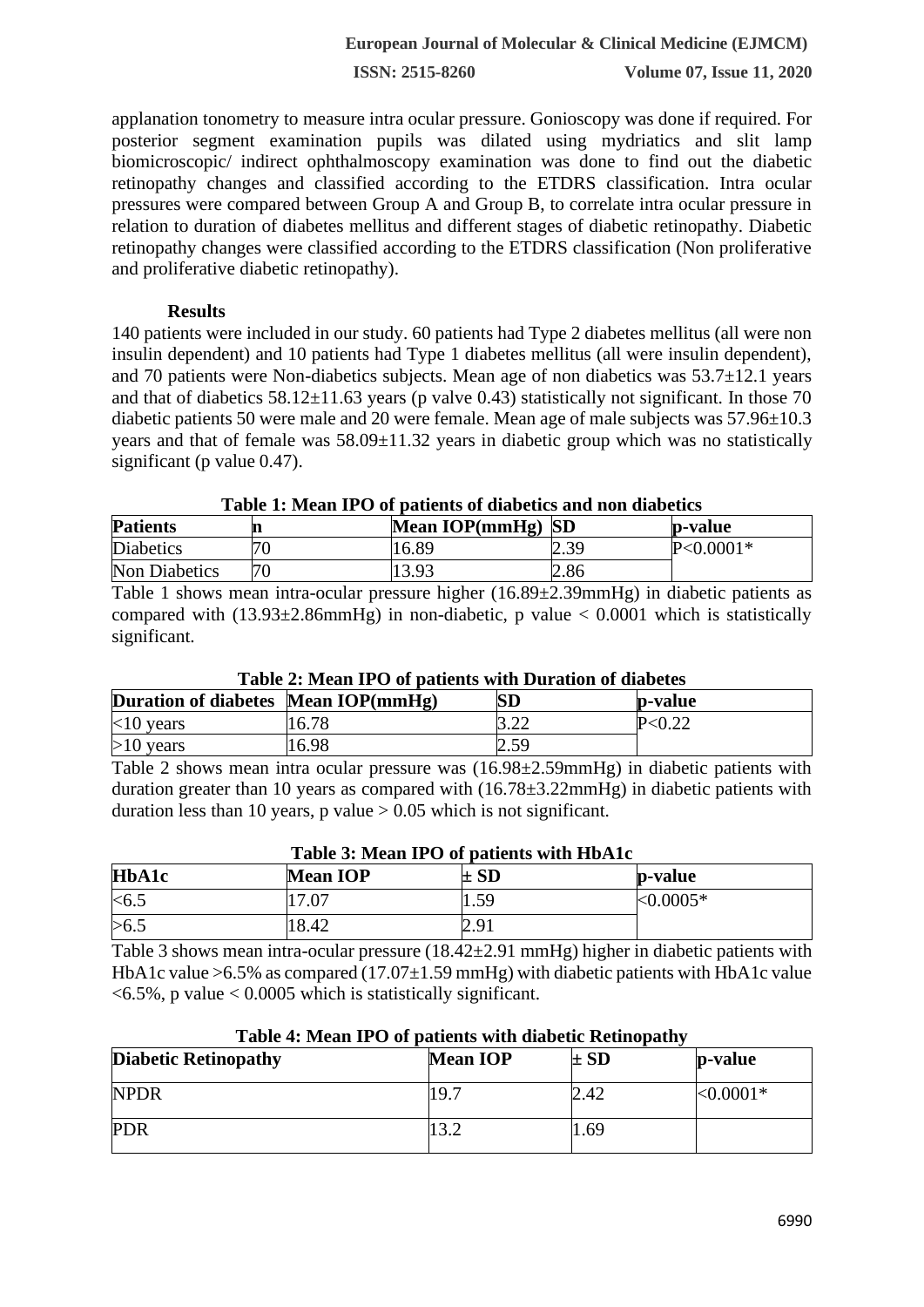Table 4 shows mean intraocular pressure lower in patients who have proliferative diabetic retinopathy than in those patients having non-proliferative diabetic retinopathy, p value <0.0001 which is statistically significant.

#### **Discussion**

Intraocular pressure constitutes as a major risk factor for the emergence of glaucoma, an ophthalmological condition associated with DM.<sup>14</sup> DM and IOP are related in a way that the elevated blood glucose results in the induction of an osmotic gradient which leads to fluid shifts into the intraocular space.<sup>15</sup>

Glaucoma is the world's leading cause of acquired blindness.<sup>16</sup> Glaucoma is an optic neuropathy characterized by progressive degeneration of retinal ganglion cells and their axons, manifested by increasing optic disc cupping and deterioration of visual function.<sup>17</sup> The round firm shape to the eyeball is caused by the intra ocular pressure (IOP) within the eyeball which is caused by the aqueous humour and vitreous body. Importance of IOP is in maintaining the structural and functional integrity of the eye. High intraocular pressure is more often associated with glaucomatous optic nerve damage. IOP is not the only risk factor for optic nerve damage but is one of the modifiable risk factor for emergence of glaucoma and is the only amendable risk factor that can be treated.<sup>18</sup>

Our study shows mean intra-ocular pressure higher (16.89±2.39mmHg) in diabetic patients as compared with  $(13.93\pm 2.86$ mmHg) in non-diabetic, p value  $< 0.0001$  which is statistically significant. Study conducted by Jain and Luthra, reported that mean intraocular pressure in diabetic eyes is slightly higher than nondiabetic eyes.<sup>19</sup> Contrary to our study, study conducted by Tielsch JM, Katz J et al Baltimore eye survey could not show any positive co- relation between diabetes and elevated intra ocular pressure(POAG) as compared to non diabetic individuals.<sup>20</sup>

In our study it was observed that mean intra-ocular pressure  $(18.42 \pm 2.91 \text{ mmHg})$  higher in diabetic patients with HbA1c value  $>6.5\%$  as compared (17.07 $\pm$ 1.59 mmHg) with diabetic patients with HbA1c value  $\langle 6.5\%$ , p value  $\langle 0.0005 \text{ which is statistically significant.}$ 

A study conducted by Oshitari T., Fujimoto N et al showed higher intraocular pressure with chronic hyperglycaemia i.e  $> 6.5\%$ <sup>21</sup> Baisakhiya S, Garg P et al also had similar finding, mean IOP of diabetic subjects with HBA1C<7% was 16.9±0.43 mm Hg and with HBA1C>8% was  $18.62\pm0.22$  mm of Hg (P<0.005) which was significantly higher.<sup>22</sup> In our study the mean intraocular pressure was lower in patients who had proliferative diabetic retinopathy than in those patients having non-proliferative diabetic retinopathy, p value  $\leq 0.0001$  which is statistically significant. Study conducted by Cristiansson (1961) also reported low IOP in proliferative retinopathy compared to non-proliferative retinopathy.<sup>23</sup> On the contrary one of the study conducted by Masato Matsuoka, Nahoko Ogata et al showed IOP in each diabetic retinopathy group was significantly higher than that in their nondiabetic group ( $P < 0.001$ ), but there was no significant difference between the diabetic retinopathy groups.  $*P < 0.001$ .<sup>24</sup>

#### **Conclusion**

This study shows significantly higher intraocular pressures in patients with Type 2 diabetes. This would suggest that diabetics should be monitored regularly for intraocular pressure to detect an early onset of glaucoma in susceptible patients.

### **Reference**

- 1. Chan EW, Li X, Tham YC, et al. Glaucoma in Asia: regional prevalence variations and future projections. Br J Ophthalmol. 2016;100:78–85.
- 2. Astrom S, Stenlund H, Linden C. Intraocular pressure changes over 21 years a longitudinal age-cohort study in northern Sweden. Acta Ophthalmol. 2014;92:417–420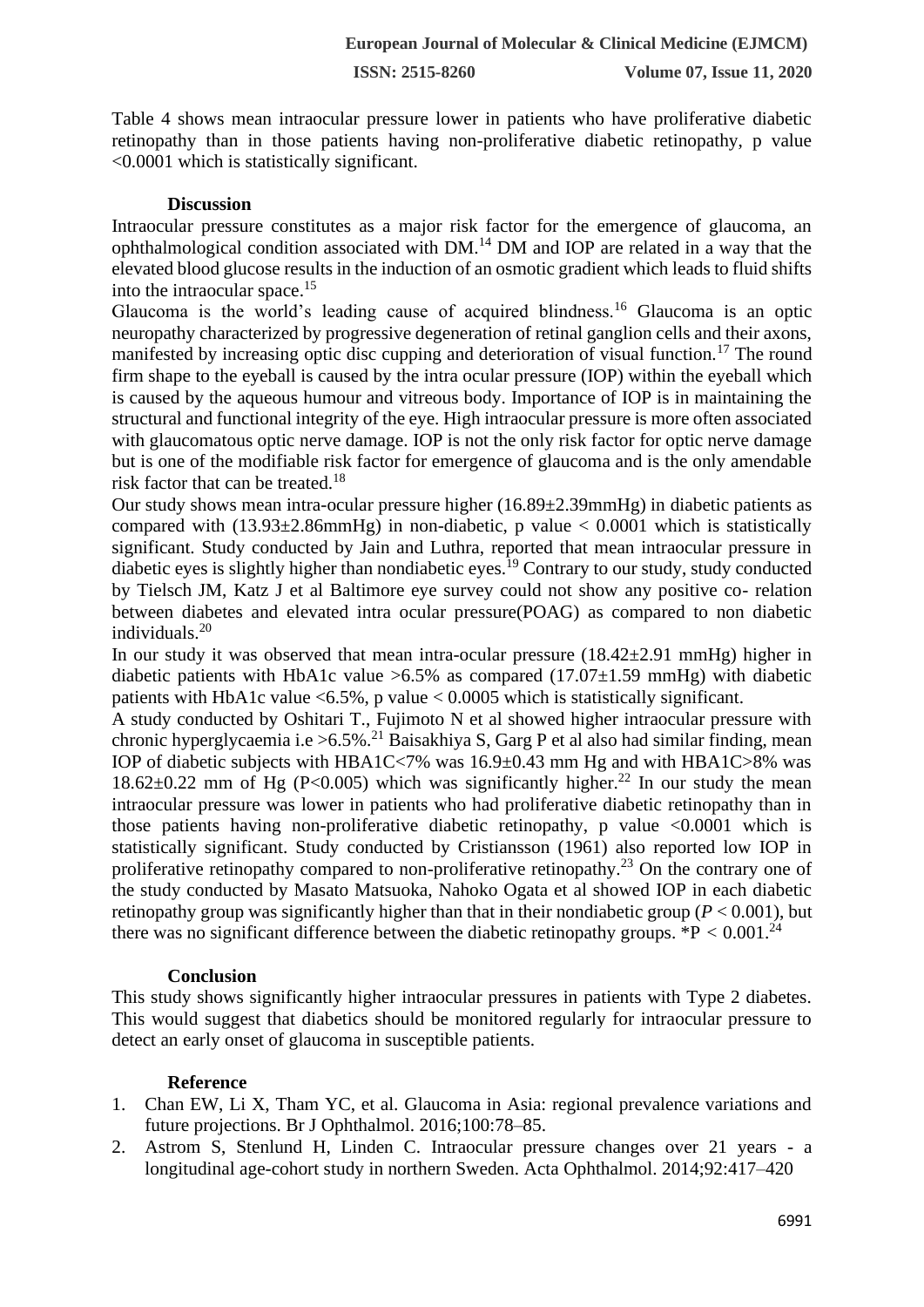- 3. Preussner PR, Grossmann A, Ngounou F, et al. Glaucoma screening in Western Cameroon. Graefes Arch Clin Exp Ophthalmol. 2009;247:1671–1675.
- 4. Wang D, Huang W, Li Y, et al. Intraocular pressure, central corneal thickness, and glaucoma in Chinese adults: the Liwan Eye Study. Am J Ophthalmol. 2011;152:454– 462.e1.
- 5. Han X, Niu Y, Guo X, et al. Age-related changes of intraocular pressure in elderly people in Southern China: Lingtou Eye Cohort Study. PLoS One. 2016;11:e0151766.
- 6. Zhao D, Kim MH, Pastor-Barriuso R, et al. A longitudinal study of age-related changes in intraocular pressure: the Kangbuk Samsung Health Study. Invest Ophthalmol Vis Sci. 2014;55: 6244–6250.
- 7. Wang YX, Xu L, Zhang XH, et al. Five-year change in intraocular pressure associated with changes in arterial blood pressure and body mass index. The Beijing Eye Study. PLoS One. 2013;8:e77180.
- 8. Yokomichi H, Kashiwagi K, Kitamura K, et al. Evaluation of the associations between changes in intraocular pressure and metabolic syndrome parameters: a retrospective cohort study in Japan. BMJ Open. 2016;6:e010360.
- 9. Zhao D, Cho J, Kim MH, et al. Diabetes, fasting glucose, and the risk of glaucoma: a metaanalysis. Ophthalmology. 2015; 122:72–78.
- 10. Luo XY, Tan NYQ, Chee ML, et al. Direct and indirect associations between diabetes and intraocular pressure: The Singapore Epidemiology of Eye Diseases Study. Invest Ophthalmol Vis Sci. 2018;59:2205–2211.
- 11. Cho NH, Shaw JE, Karuranga S, et al. IDF diabetes atlas: global estimates of diabetes prevalence for 2017 and projections for 2045. Diabetes Res Clin Pract. 2018;138:271–281.
- 12. Zhao YX, Chen XW. Diabetes and risk of glaucoma: systematic review and a metaanalysis of prospective cohort studies. Int J Ophthalmol. 2017;10:1430–1435
- 13. Pardianto G. "Recent awareness and consideration of intraocular pressure fluctuation during eye surgery". J Cataract Refract Surg. 2015; 41(3):695
- 14. Leske CM, Connel AMS, Wu SY, Hyman LG, Schachat AP. Risk factors for open-angle glaucoma. Arch Ophthalmol 1995;113:918-24.
- 15. Hollows FC, Graham PA. Intra-ocular pressure, glaucoma, and glaucoma suspects in a defined population. Br J Ophthalmol. 1966;50:570–586.
- 16. Kohli PG, Kaur H, Maini H. Relation of Body mass index with intraocular pressure. Indian Journal of Basic and Applied Medical Research. 2014; 3(2):679-81.
- 17. Pedro-Egbe CN, Awoyesuku EA, Nathaniel GI, Komolafe RO. The relationship between Body mass Index and Intraocular Pressure in Port Harcourt Nigeria. Br J of Medicine& Medical Research. 2013; 3(3):589- 95.
- 18. Patil S, Herur A, Shashikala GV, Chinnagudi S, Manjula R, Ankad R, et al. Corelation of IOP with blood pressure and BMI in offsprings of diabetic patients: A Cross sectional study. Int J Med Res Health Sci. 2014; 3(3):566-9
- 19. Jain, IS. and Lnthra, CL.: Diabetic retinopathy, itsrelationship with in traocular pressure. *Arch Oph* (Chica go) 1967;78:198.
- 20. Tielsch JM, Katz J, Quigley HA, Javitt JC, Sommer A. Diabetes, intraocular pressure, and primary open-angle glaucoma in the Baltimore Eye Survey. Ophthalmology. 1995;102(1):48-53.
- 21. Oshitari T, Fujimoto N, Hanawa K, Adachi-Usami E. Effect of Chronic Hyperglycemia on Intraocular Pressure in Patients With Diabetes. *Am J Ophthalmol*, 2007;143(2):363-5.
- 22. Baisakhiya S, Garg P, Singh S. Association between glycemic control and intraocular pressure in patients of Type II diabetes mellitus. *Natl J Physiol Pharm Pharmacol* 2017;7(1):43-6.
- 23. Cristiansson, J., Intraocular pressure in diabetes mellitus, Acta. *Ophthalmol* 1961;39:159